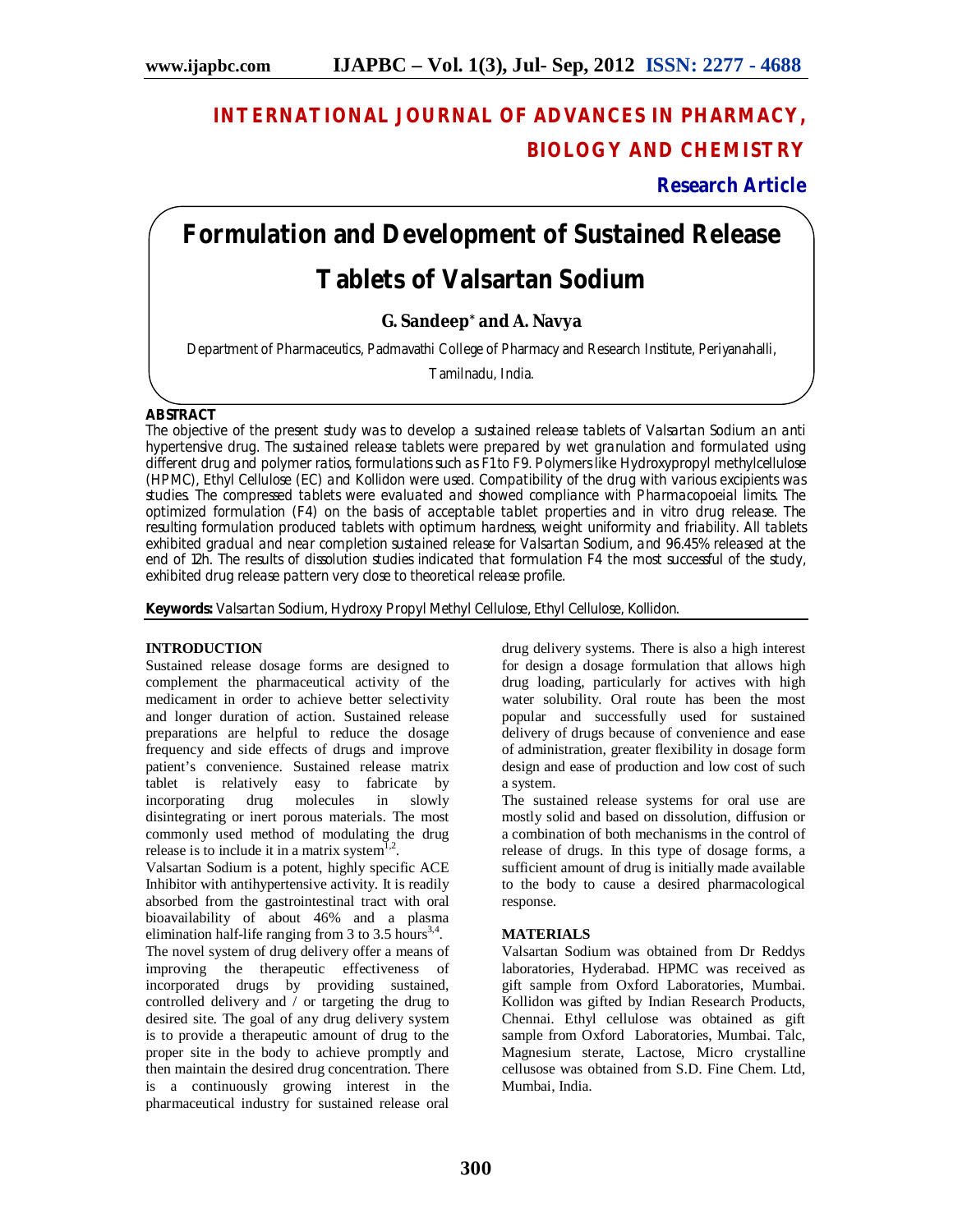#### **Preparation and Characterization of Granules**

The granules were prepared by wet granulation method and were evaluated for their bulk density, tapped density, compressibility index, angle of repose and Hausner ratio.

## **Compressibility index =**  $[\rho_t \text{-} \rho_b / \rho_t] \times 100$ **Hausner ratio =**  $\rho_t/\rho_b$

Where  $\rho_t$  = tapped density

 $\rho_b$  = initial bulk density of tablet blend.

Angle of repose  $\theta$  of tablet blend measures the resistance to particle flow and was determined by fixed funnel method<sup>5</sup>.

### **Formulation of Sustained Release Tablets**

After evaluation of granules the sustained release matrix tablets were formulated by compressing the granules. The tablets were formulated such that each tablet contains 50 mg of Valsartan Sodium and total weight of 350 mg, containing 20% (w/w) of the drug.

#### **Compatibility Testing of Drug with Polymer Fourier Transforms Infra-Red (***FTIR***) Spectroscopy**

FTIR study was carried out to check compatibility of drug with polymers. Infrared spectrum of Valsartan Sodium and other Polymers was determined on fourier transform infrared spectrophotometer using KBr dispersion method<sup>6</sup>.

#### **Evaluation of Sustained Release Tablets**

The prepared sustained release tablets were evaluated for uniformity of weight hardness and friability<sup>7,8</sup>.

#### *In-Vitro* **Dissolution Studies**

The *in vitro* dissolution was carried out using USP Dissolution testing apparatus type-II. The tablets were placed in pH 6.8 phosphate buffers for next 12 hours, then the apparatus was run at  $37^{\circ}$ C  $\pm$ 0.5ºC and a rotating speed of 50 rpm in a 900 ml dissolution medium. The 5 ml aliquots were withdrawn at intervals of 0.5, 1, 1.5, 2, 3, 4, 5, 6, 7, 8, 9, 10 hours and replacement was done each time with equal amounts of fresh dissolution medium maintained at same temperature. Each 5 ml aliquot was filtered through Whatman filter paper (No. 41). 5 ml of sample with pH 6.8 phosphate buffers for 12 hours and absorbance was measured at 205.5 nm using a Shimadzu-1700 UV spectrophotometer<sup>9</sup>.

| <b>Ingredients</b> | F1    | F2   | F3   | <b>F4</b> | F5   | F6                       | F7                       | F8   | F9   |
|--------------------|-------|------|------|-----------|------|--------------------------|--------------------------|------|------|
| <b>VS</b>          | 160   | 160  | 160  | 160       | 160  | 160                      | 160                      | 160  | 160  |
| <b>HPMC</b>        | 40    | 80   | 120  | ۰         | ۰    | $\overline{\phantom{a}}$ | $\overline{\phantom{a}}$ | ۰    | ۰    |
| <b>KOLLIDON</b>    | -     |      | ۰    | 40        | 80   | 120                      | $\overline{\phantom{a}}$ | -    | ۰    |
| EC                 | -     |      | ۰    | ۰         | ۰    | $\overline{\phantom{a}}$ | 40                       | 80   | 120  |
| <b>PVP</b>         | 8     | 8    | 8    | 8         | 8    | 8                        | 8                        | 8    | 8    |
| <b>MCC</b>         | 137.2 | 97.2 | 57.2 | 137.2     | 97.2 | 57.2                     | 137.2                    | 97.2 | 57.2 |
| MS                 | 1.6   | 1.6  | 1.6  | 1.6       | 1.6  | 1.6                      | 1.6                      | 1.6  | 1.6  |
| <b>TALC</b>        | 3.2   | 3.2  | 3.2  | 3.2       | 3.2  | 3.2                      | 3.2                      | 3.2  | 3.2  |
| Total              | 350   | 350  | 350  | 350       | 350  | 350                      | 350                      | 350  | 350  |

**Table 1: Composition of Valsartan Sodium SR matrix tablet**

**Table 2: Physico-chemical characterization of Valsartan Sodium SR matrix tablets**

| F Code | <b>Thickness</b><br>(mm) | <b>Hardness</b><br>$\frac{\text{kg}}{\text{cm}^2}$ | Friability<br>$(\%)$ | Weight<br>variation $(\% )$ |
|--------|--------------------------|----------------------------------------------------|----------------------|-----------------------------|
| F1     | 3.22                     | 5.50                                               | 0.36                 | $119.8 \pm 1.48$            |
| F2     | 3.37                     | 5.50                                               | 0.39                 | $120.4 \pm 0.54$            |
| F3     | 3.14                     | 5.58                                               | 0.12                 | $118.6 \pm 0.41$            |
| F4     | 3.20                     | 5.66                                               | 0.41                 | $118.8 \pm 1.64$            |
| F5     | 3.08                     | 4.25                                               | 0.54                 | $120.6 \pm 1.14$            |
| F6     | 3.33                     | 4.08                                               | 0.58                 | $119.2 \pm 0.83$            |
| F7     | 3.13                     | 4.12                                               | 0.34                 | $117.2 \pm 0.12$            |
| F8     | 3.21                     | 5.42                                               | 0.46                 | $118.9 \pm 0.23$            |
| F9     | 3.25                     | 5.31                                               | 0.51                 | $119.3 \pm 0.39$            |

#### **RESULTS AND DISCUSSION**

The prepared sustained release tablets were evaluated for thickness, weight variation, hardness, friability, drug content, in vitro drug dissolution studies and stability studies. The granules prepared for compression of sustained release tablets were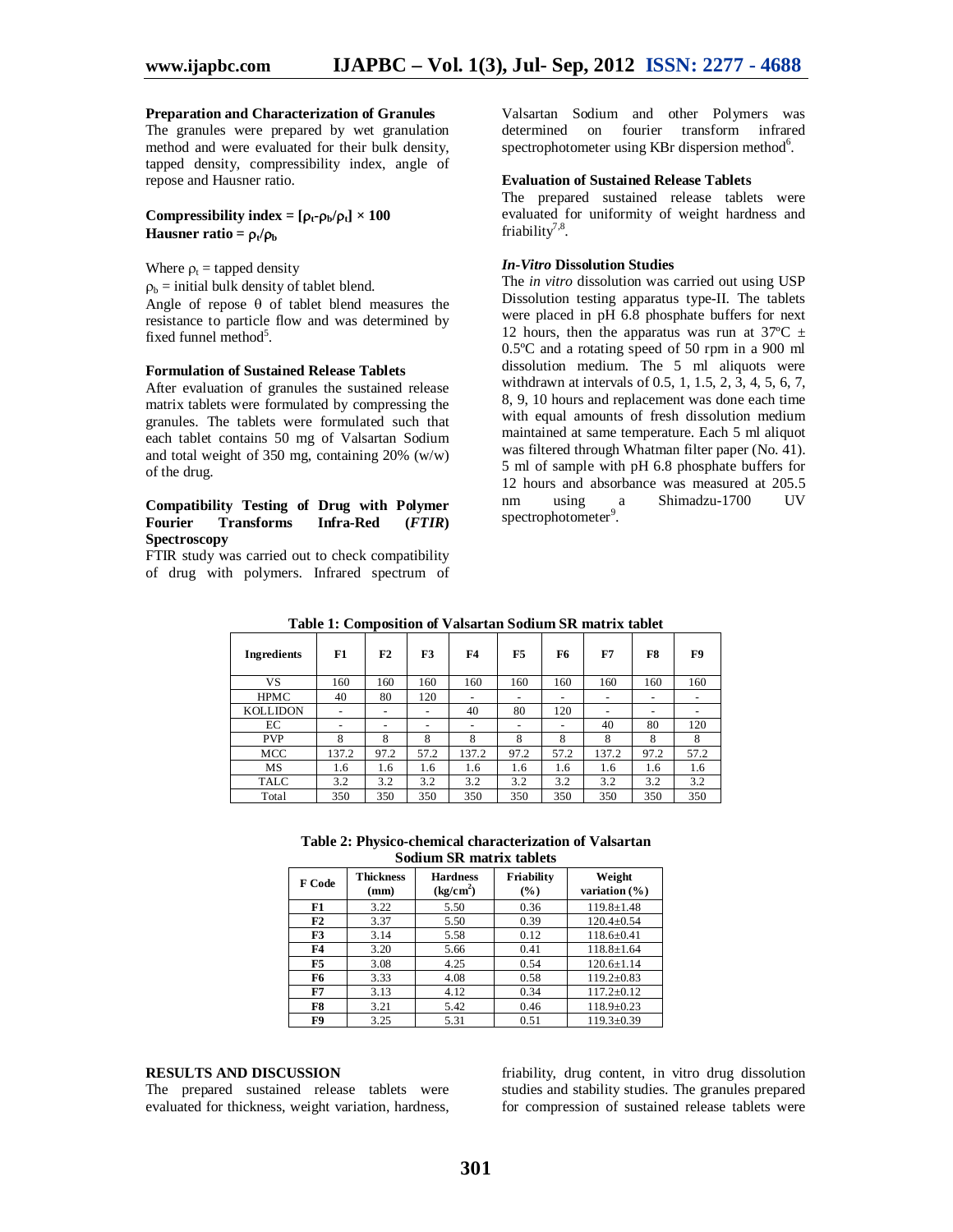evaluated for their flow properties. Angle of repose was in the range of 25.49 to 31.23 which indicates excellent flow of granules for all formulations. The bulk density of the granules was in the range of 0.214 to 0.362 g/ml, which indicates that the powder was not bulky. The Carr's index was found to be in the range of 14.74 to 18.32, the Hausner's ratio was found to be in the range of 1.17 to 1.19, indicating compressibility of the tablet blend is good. These values indicate that the prepared granules exhibited good flow properties.

#### **Compatibility Testing of Drug with Polymer Fourier Transforms Infra-Red (***FTIR***) Spectroscopy**

Major functional groups present in Valsartan Sodium show characteristic peaks in IR spectrum. Figure 1 shows peaks observed at different wave numbers and the functional group associated with these peaks for drug and drug with different polymer. The major peaks are identical to functional group of Valsartan Sodium. Hence, it was confirmed that there was no incompatibility between drug and various polymers.



**Graph 1: FTIR graph of valsartan sodium**



**Graph 2: FTIR graph of valsartan sodium+HPMC**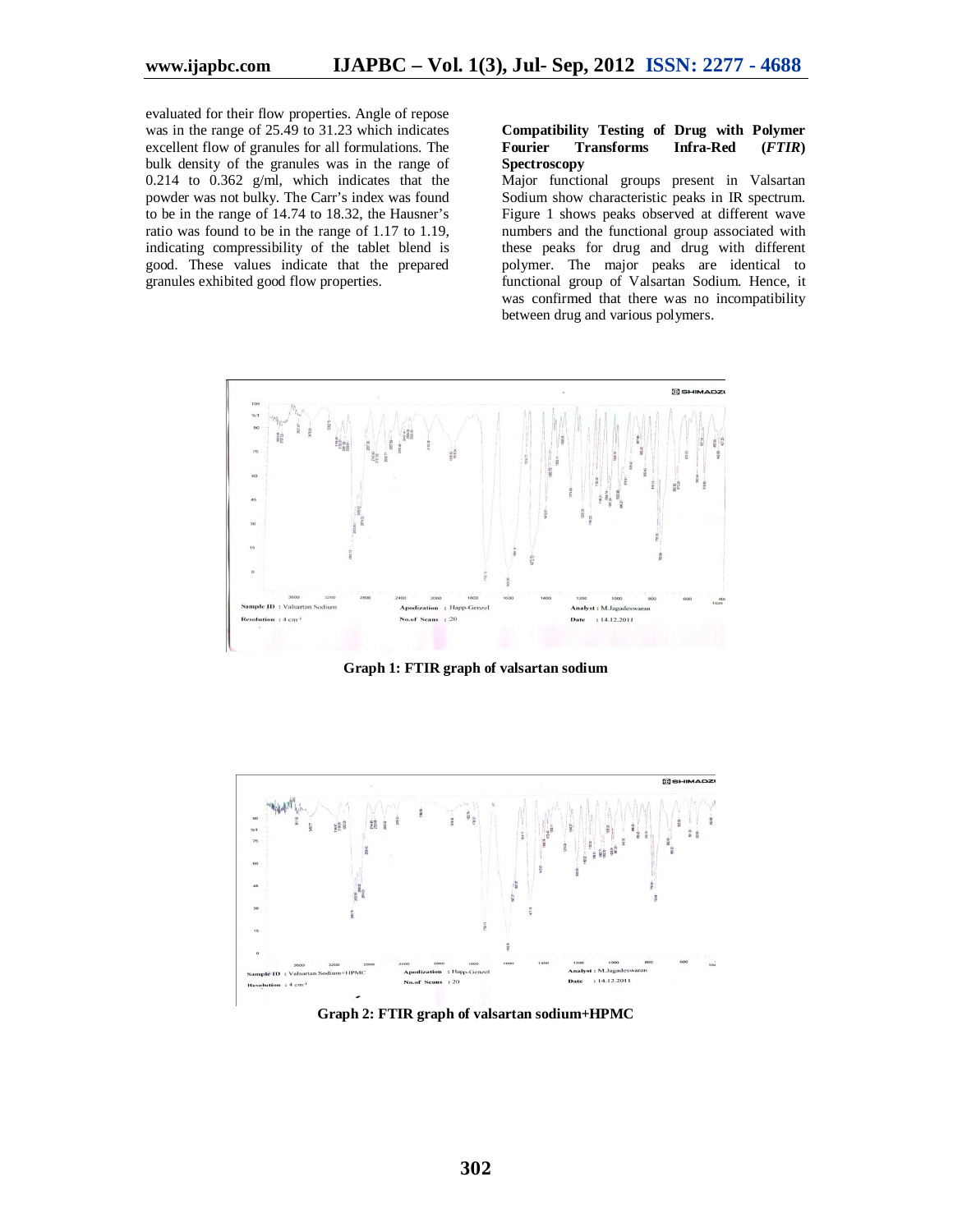

**Graph 3: FTIR graph of valsartan sodium+Kollidon**



**Graph 4: FTIR graph of valsartan sodium+Ethyl Cellulose**

#### **Evaluation of Valsartan Sodium sustained release tablets**

The Valsartan Sodium sustained release tablets were off-white, smooth, and flat shaped in appearance. The results of physicochemical characterizations are shown in Table 2. The thickness of sustained release tablets was measured was ranged between 3.22 and 3.25 mm. The weight variation for different formulations (F1 to F9) was found to be  $119.8 \pm 1.48\%$  to  $119.3 \pm 0.39\%$ , showing satisfactory results as per Indian Pharmacopoeia (IP) limit. The hardness of the sustained release tablets was measured by Monsanto hardness tester

and was controlled between 5.50 and 5.31. The friability was below 1% for all the formulations, which is an indication of good mechanical resistance of the tablet.

#### *In-Vitro* **dissolution studies**

*In vitro* dissolution studies of all the formulations of sustained release tablets of Valsartan Sodium were carried out in pH 6.8 phosphate buffers for 12 hrs. The study was performed for 12 hours, and percentage drug release was calculated at 1 hours time intervals. The results of *in vitro* dissolution studies of all formulations were shown in Figure 5.